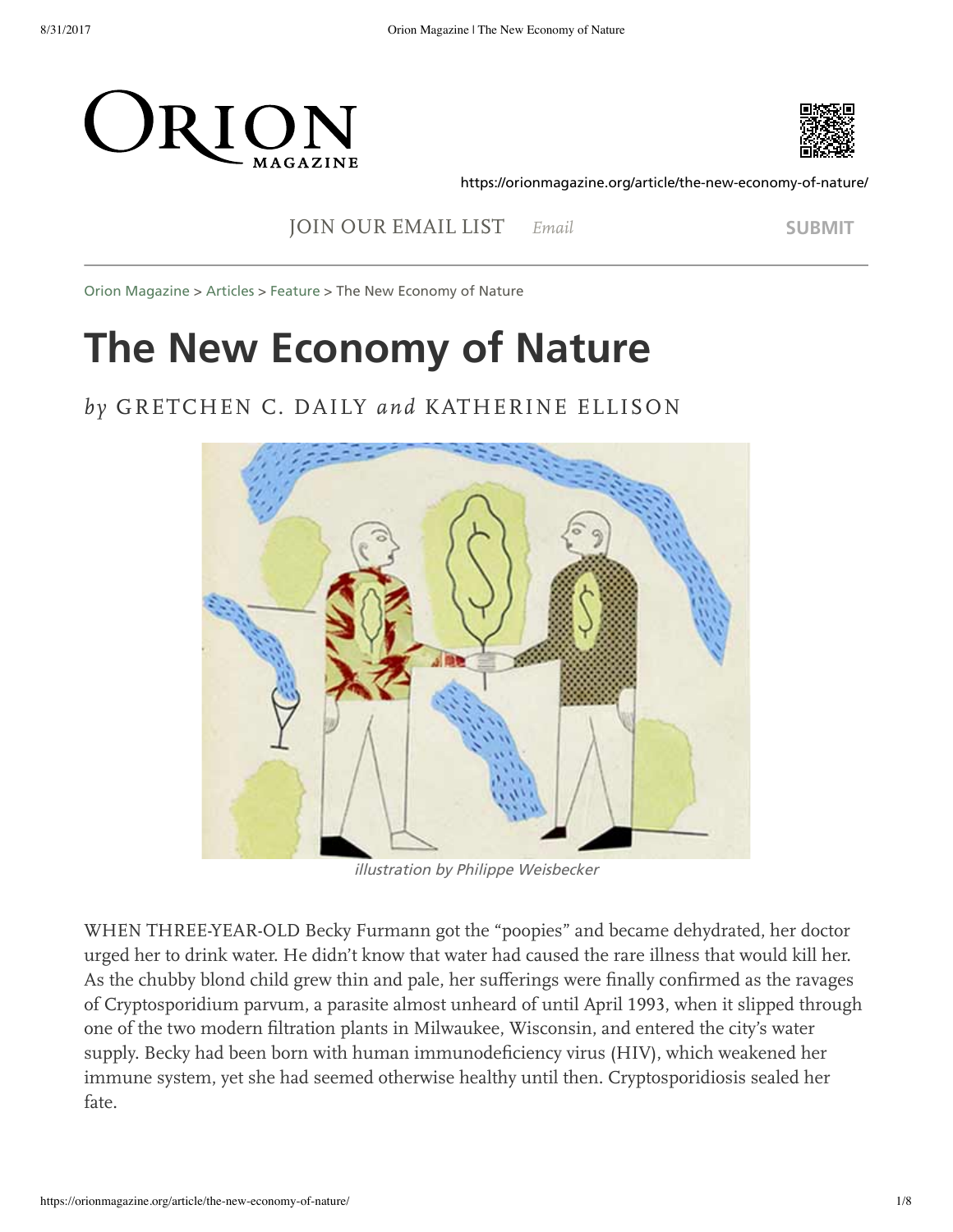In all, Milwaukee's cryptosporidiosis epidemic led to more than one hundred deaths and four hundred thousand illnesses. The victims had been betrayed by their water – and by their faith in the technology keeping it safe. What's more, they had plenty of company throughout the world.

At the end of the twentieth century, more than three million people were dying every year of diseases spread by water, and another one billion were at risk, lacking access to water suitable to drink. As Milwaukee's disaster showed, the problem wasn't limited to developing countries. Some thirty-six million Americans were drinking water from systems violating Environmental Protection Agency standards. One million Americans were getting sick every year from the contamination, and as many as nine hundred were dying from it. And, as happened in Milwaukee, sometimes the highest-technology methods couldn't keep the contaminants out. Breakdowns were becoming a serious problem as the mechanical systems aged and many strapped local governments deferred maintenance, to the point that the American Water Works Association estimated it would cost \$325 billion to rehabilitate the country's dilapidated mechanical systems to ensure safe drinking water for everyone.

This crisis, and particularly this specter of expense, led the city of New York in 1997 to embark on a bold experiment. With billions of dollars and the drinking water of nearly ten million people at stake, planners weighed the costs and benefits of two alternative solutions to their water problem – constructing a filtration plant or repairing the largely natural filtration system that had been purifying the city's water all along. Nature won. And in a turn of events that would have global implications, it won on economic grounds.

The battlefield on which this victory was achieved is the Catskill/Delaware Watershed, the heart of New York's purification and delivery system, named after the two major rivers flowing from it. This rural landscape is famed as a scene of great beauty, but it's also a highly efficient and valuable machine – its cogs two thousand square miles of crop-filled valleys and mountains blanketed in forest, all connected by meandering streams feeding into an extensive system of reservoirs. For nearly a century, the complex natural system had been delivering water of exceptional purity to the people of New York City and several upstate counties. In recent years, it produced as much as 1.8 billion gallons per day, serving New Yorkers with a healthy drink whose taste and clarity were the envy of mayors throughout the United States. And unlike most other large U.S. cities, New York's tap water has never passed through a filtration plant.

Instead, the water, born as rain and melted snow on mountaintops as far as 125 miles away from those who will ultimately drink it, is naturally cleansed as it makes its way downhill toward the reservoirs. Beneath the forest floor, soil and fine roots filter the water and hidden microorganisms break down contaminants. In the streams, plants absorb as much as half of the surplus nutrients running into the waterway, such as nitrogen from automobile emissions and fertilizer and manure used on nearby farms. In open stretches, wetlands continue the filtering as cattails and other plants voraciously take up nutrients while trapping sediment and heavy metals. After reaching the reservoirs, the water is further cleansed as it sits and waits. Dead algae, floating branches and leaves, and remaining particles of grit slowly sink to the bottom.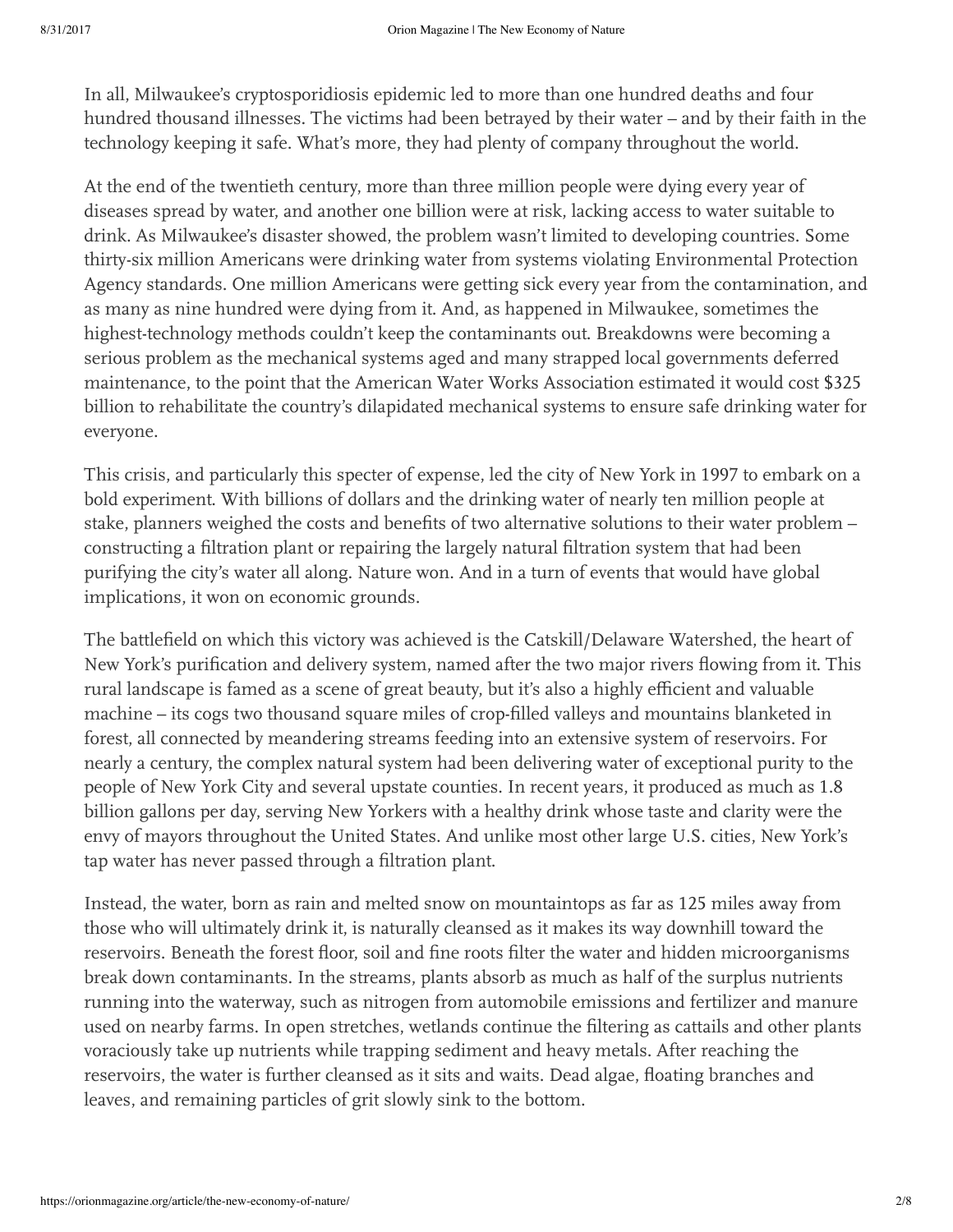This natural process, supplemented by small doses of chlorine and fluoride at the end of the water's journey, worked beautifully for most of the twentieth century. But then signs appeared of some mechanical failures. The trouble was relentless new development: roads, subdivisions, and second homes were popping up all over the watershed, most of which is privately owned. Failing septic systems were leaking raw sewage into streams. Farming and forestry were also taking a toll, with lawn chemicals, fertilizers, pesticides, and manure all being washed into the reservoirs at an unprecedented rate.

By 1989, these problems could no longer be ignored. Congress that year amended the Safe Drinking Water Act, putting into motion a major review of the country's drinking water systems. New York City was faced with the potentially enormous cost of an artificial water filtration plant, estimated at as much as \$6-\$8 billion, plus yearly maintenance expenses amounting to \$300-\$500 million. That price tag meant potential catastrophe for New York's budget, and city officials were determined to avoid it. With vigorous lobbying, they won agreement from federal regulators to try an alternative: rather than pay for the costly new filtration plant, the city would spend the much smaller amount of about \$1.5 billion to protect the upstate watershed, by buying land as buffers and upgrading polluting sewage treatment plants, among other tactics. The EPA, in turn, would grant a five-year reprieve of its order.

The scheme was seriously challenged from the start. Powerful developers filed suit, claiming that property values would plummet as the city imposed restrictions on new construction. Environmentalists criticized the city's efforts as too weak. Nonetheless, the unprecedented agreement was a milestone in a world in which nature's labor has too long been taken for granted. A major government body had acted as if an ecosystem – the watershed – were worth protecting in its natural state for the economic benefits it gives society. It had invested in its restoration as if it were in fact a precious piece of infrastructure.

Around the world, in city offices and university conference halls, among small groups of community activists and at the World Bank, scientists, legal scholars, bureaucrats, and professional environmentalists debated the implications of New York's experiment. Could it possibly work? Did scientists know enough about the mechanics of watersheds to give reliable advice on their management? And, assuming the approach turned out to be justified, how widely could it be replicated?

In fact, without clear answers to these questions, and in many cases without knowing much about New York, governments around the world – in Curitiba, Brazil; in Quito, Ecuador; and in more than 140 U.S. municipalities, from Seattle, Washington, to Dade County, Florida – were starting to calculate the costs of conserving watersheds and compare them with the costs of building mechanical plants. In a bold departure from business as usual, they were taking stock of their natural capital. In the process, they were learning how ecosystems – environments of interacting plants, animals, and microbes, from coastal tide pools to Loire Valley vineyards to expanses of Amazonian rainforest – can be seen as capital assets, supplying human beings with services that sustain and enhance our lives. These "ecosystem services" provide not only food and wine but also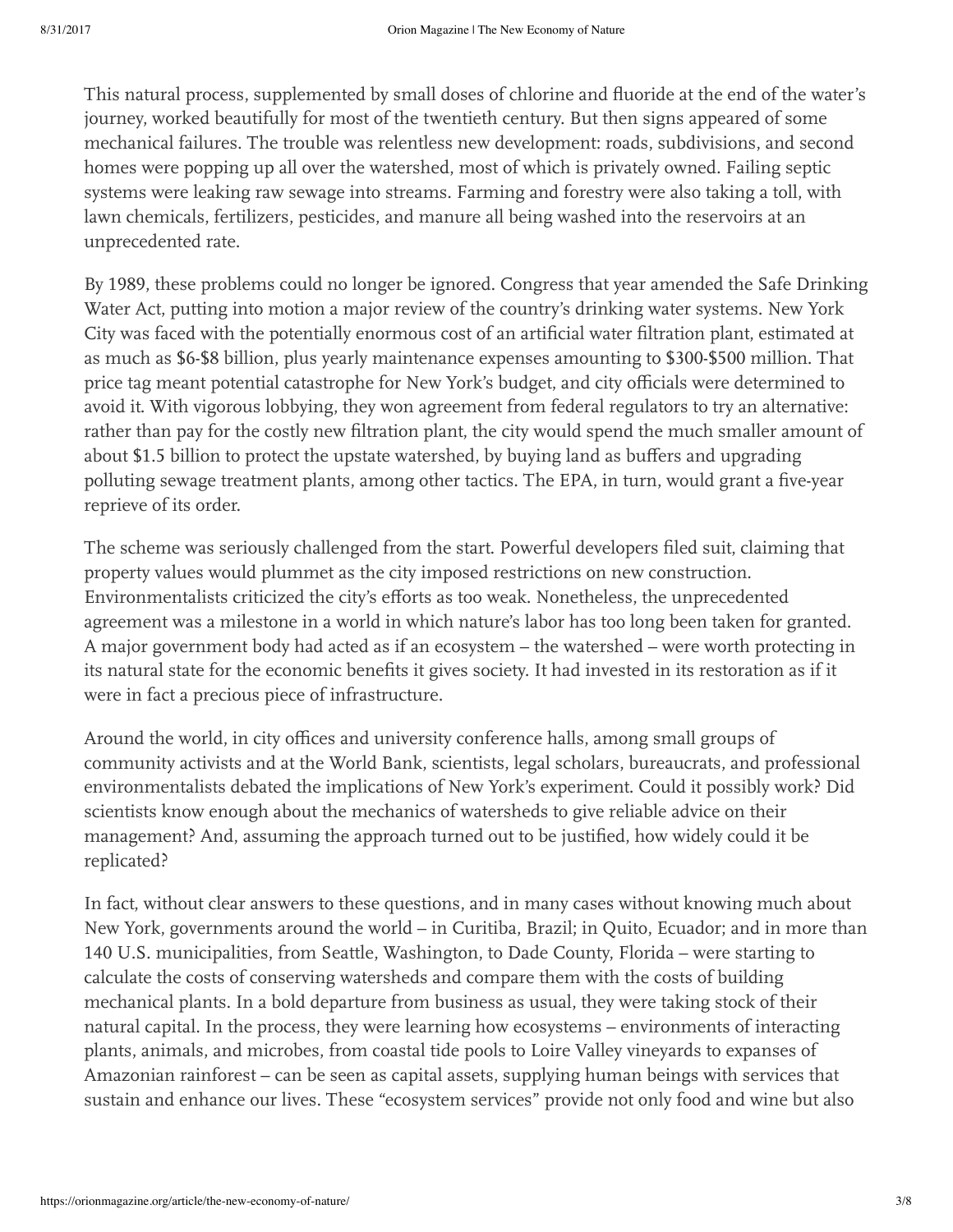cleansing of the Earth's air and water, protection from the elements, and refreshment and serenity for human spirits.

Historically, the labor of nature has been thought of mostly as free. And with the exception of a few specific goods, such as farm crops and timber, the use of nature's services is startlingly unregulated. Despite our assiduous watch over other forms of capital – physical (homes, cars, factories), financial (cash, savings accounts, corporate stocks), and human (skills and knowledge) – we haven't even taken measure of the ecosystem capital stocks that produce these most vital of labors. We lack a formal system of appraising or monitoring the value of natural assets, and we have few means of insuring them against damage or loss.

Although governments have negotiated a wide array of global and regional agreements to protect certain ecosystems from degradation and extinction – such as the Ramsar Convention on Wetlands, the Convention on Biological Diversity, and the Convention on the Law of the Sea – these agreements are mostly weak, lacking the participation, resources, and systems of incentives and enforcement they need to be effective.

Even more striking is how rarely investments in ecosystem capital are rewarded economically. Typically, the property owners – whether individuals, corporations, governments, or other institutions – are not compensated for the services the natural assets on their land provide to society. With rare exception, owners of coastal wetlands are not paid for the abundance of seafood the wetlands nurture, nor are owners of tropical forests compensated for that ecosystem's contribution to the pharmaceutical industry and climate stability. As a result, many crucial types of ecosystem capital are undergoing rapid degradation and depletion. Compounding the problem is that the importance of ecosystem services is often widely appreciated only upon their loss.

The source of this predicament is easy to comprehend. For most of humankind's experience on Earth, ecosystem capital was available in sufficient abundance, and human activities were sufficiently limited, so that it was reasonable to think of ecosystem services as free. Yet today, nature everywhere is under siege. Each year the world loses some thirty million acres of tropical forest, an area slightly larger than Pennsylvania. At this rate, the last rainforest tree will bow out – dead on arrival at a sawmill or in a puff of smoke – around the middle of the twenty-first century. Biodiversity is being reduced to the lowest levels in human history. Homo sapiens has already wiped out one-quarter of all bird species, and an estimated eleven percent more are on the path to extinction, along with twenty-four percent of mammal and eleven percent of plant species. Onequarter of the world's coral reefs have been destroyed, with many others undergoing serious decline. To top it off, we're taking fish out of the sea for consumption faster than they can reproduce.

The twenty-first century began with a growing sense among scientists that crucial thresholds had been reached and time to fix things was running out. This increasingly apparent deadline has begun to inspire a shift in thinking for many scholars, most notably economists. To be sure, economists have long been concerned with issues of resource scarcity and limits to human activities. That's why their field was dubbed "the dismal science." Yet throughout the 1960s, '70s,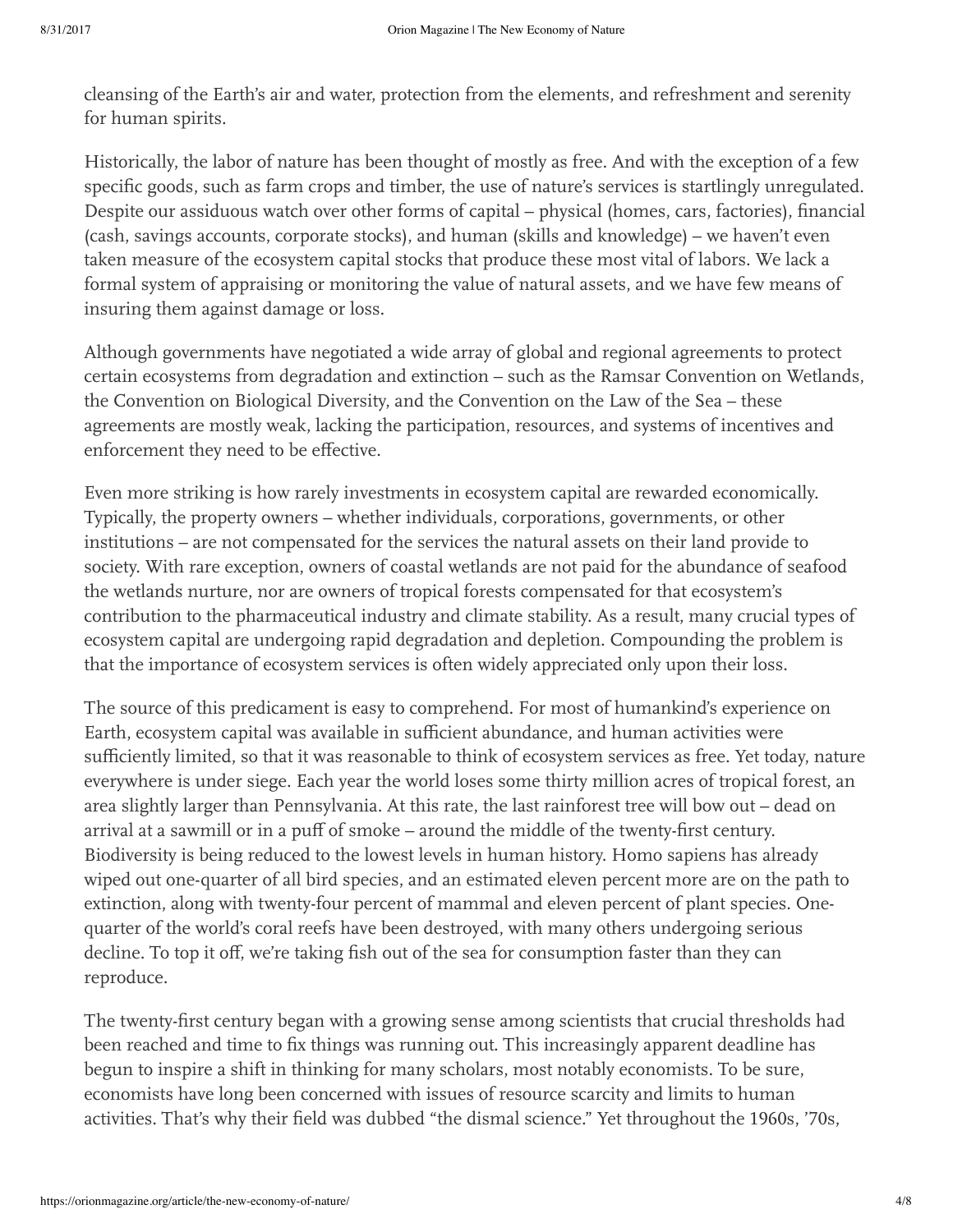and '80s, most economists clashed with ecologists. Economists accused ecologists of being alarmist about adverse human effects on Earth and of proposing costly and unnecessary measures of protection. Meanwhile, ecologists charged economists with promoting "growth" at any price and misusing partial indicators of well-being, such as the gross national product, that are blind to wear and tear on the planet.

This conflict began to ease in the late 1980s, however, with efforts to forge a new discipline integrating ecology and economics. An early participant in this movement was Stanford professor and Nobel laureate Kenneth Arrow, who for decades has been disturbed by the way economics dismisses "externalities," activities of which there are two types. Positive externalities are activities that benefit people who don't pay for them; negative externalities harm people who don't receive compensation.

An example of a positive externality is modern Costa Rica's careful stewardship of its forests – a striking turnabout from the rampant deforestation that lasted into the 1980s. The new conservation policies contribute to sustainable development in the region while also helping to stabilize the global climate and maintain biodiversity. Yet for the most part, only Costa Ricans pay for these widely enjoyed benefits. In contrast, a negative externality occurs when Americans drive gasguzzlers. This activity contributes to air pollution, potential climate change, and the risk of the U.S. being drawn into foreign conflicts over oil. Yet even though these negative consequences affect large numbers of people, the drivers – since U.S. gas is cheap and relatively untaxed – don't pay the costs.

"Internalization" of such externalities – enactment of a system of fair pricing and fair payment – is badly needed, but it will not be simple. Arrow has tried to meet the challenge in part by joining other economists and ecologists in a growing effort to "rethink economics," a process fortified by their yearly meetings in Sweden.

Another major player in these meetings has been Cambridge University professor Partha Dasgupta. Born in India, Dasgupta has devoted much of his career to studying the interplay of overpopulation, poverty, and environmental degradation. He remembers being stunned, at a United Nations meeting in 1981, when economists from developing countries stood up one by one and told him they couldn't afford to protect their environments. The encounter, he later said, showed him "how far we had yet to go. We must stop viewing the environment as an amenity, a luxury the poor can't afford." Quite the contrary, Dasgupta is convinced that the local environment is often the greatest asset for poor families because they have few alternatives for income if it fails. The rich, by contrast, have a global reach for all sorts of ecosystem goods and services, as revealed by their dinner tables laden with fresh fruit, fish, spring water, and flowers from all over the planet. Ultimately, though, the rich are also vulnerable to faltering ecosystem services and the social instability that can arise as a result.

Important as they clearly are to rich and poor alike, ecosystem services typically carry little or no formally recognized economic value. As Columbia University economist Geoffrey Heal points out, economics is concerned more with prices than with values or importance. "The price of a good" – say, a loaf of bread or a car or a piece of jewelry – "does not reflect its importance in any overall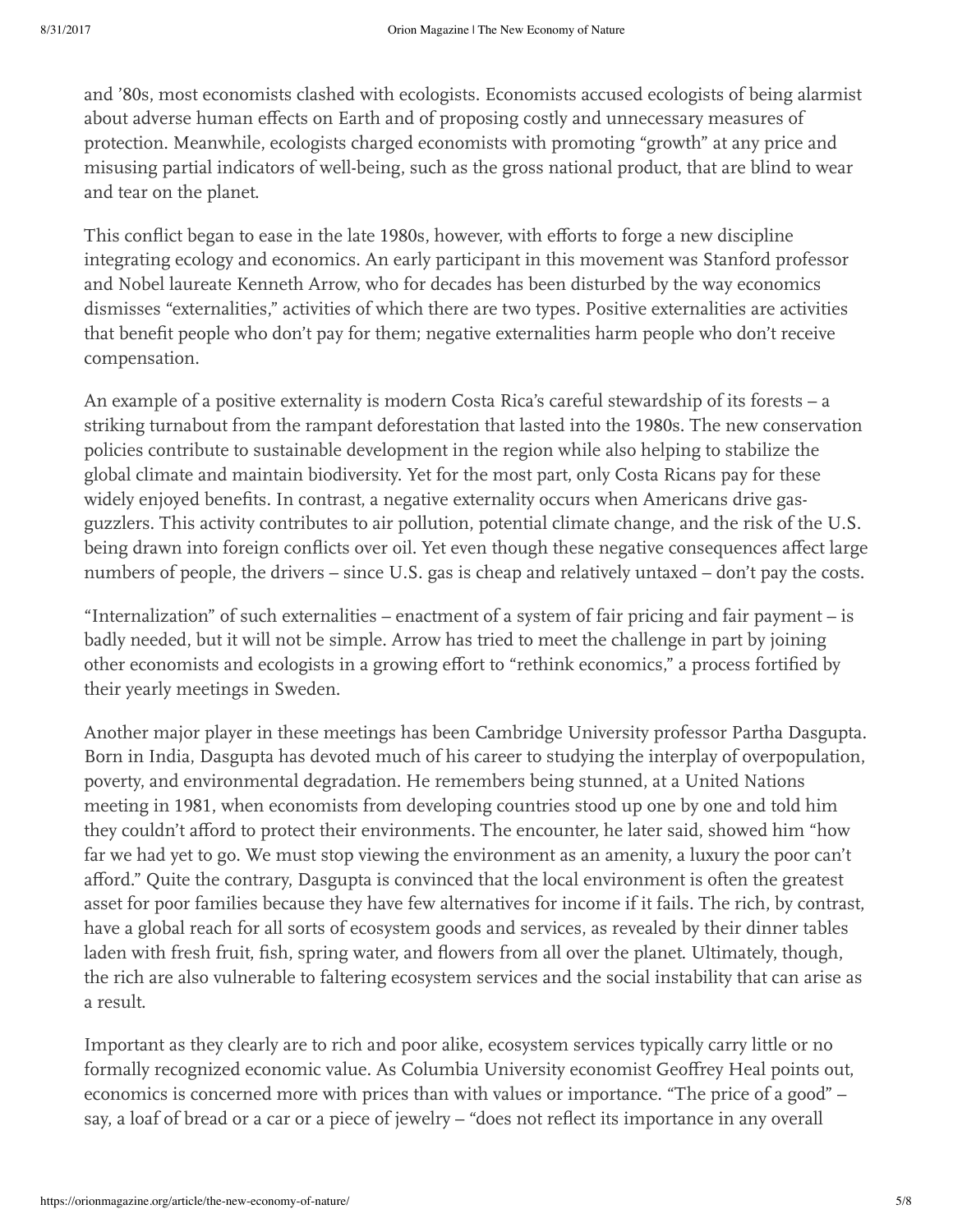social or philosophical sense," says Heal. "Very unimportant goods can be valued more highly by the market – have higher prices – than very important goods."

This contradiction isn't new. Economists throughout the eighteenth and nineteenth centuries were perplexed by the paradox of diamonds and water. Why do diamonds command a much higher price than water, when water is obviously so much more key to human survival? The answer, proposed by Englishman Alfred Marshall, is now common knowledge: price is set by supply and demand. In the case of water, Heal explains, the supply (at least in Marshall's England) "was so large as to exceed the amount that could possibly be demanded at any price. Consequently the price was zero; water was free. Now, of course, the demand for water has increased greatly as a result of population growth and rising prosperity, while the supply has remained roughly constant, so that water is no longer free." Diamonds, by contrast, started out scarce: the desire for ownership always exceeded their supply. Their market price was thus high – set by rich people competing for the few diamonds available.

Ecosystem assets are gradually acquiring the scarcity of diamonds as the human population and its aspirations grow. As they become more like diamonds, they take on increasing potential value in economic terms. But major innovations to our economic and social institutions are needed to capture this value and incorporate it into day-to-day decision-making.

The main challenge in the pursuit of this goal is that most ecosystem services are currently treated as "public goods," which if provided for one are provided for all, no matter who pays. An example is air quality: if a government spends on reducing pollution, it helps taxpayers and non-taxpayers alike. That leads to a problem of "free riders," in which some people benefit without charge from services paid for by others. And this is particularly true with the services provided by nature. Although we've engineered a financial system so sophisticated as to include market values for feng shui masters and interest-rate derivatives, we've not yet managed to establish them for such vital and everyday services as water purification and flood protection.

The big challenge now is how to measure, capture, and protect these newly discovered values before they are lost. Since the late 1990s, there's been an urgent flurry of calls to do just that, yet not until New York made its historic decision to invest in its watershed did it seem possible that big governments would catch on, supporting the concrete results of nature's work with cash on the table. Replicating that endeavor to any great extent, by conserving not only watersheds for water purity but also wetlands for flood control and forests for climate stabilization and biodiversity conservation, would require a tremendous amount of new scientific understanding of ecosystems – of their functioning, of their susceptibility to adverse human effects and their amenability to repair, and of the pros and cons of replacing them with technological substitutes. More important, it would require a willingness to look at the world's economy in an entirely different way, starting with the assumption that ecosystems are assets whose output has concrete financial worth.

Next, we need to change the rules of the game so as to produce new incentives for environmental protection, geared to both society's long-term well-being and individuals' self-interest. One way to do this is with taxes and subsidies targeting major environmental externalities, a strategy widely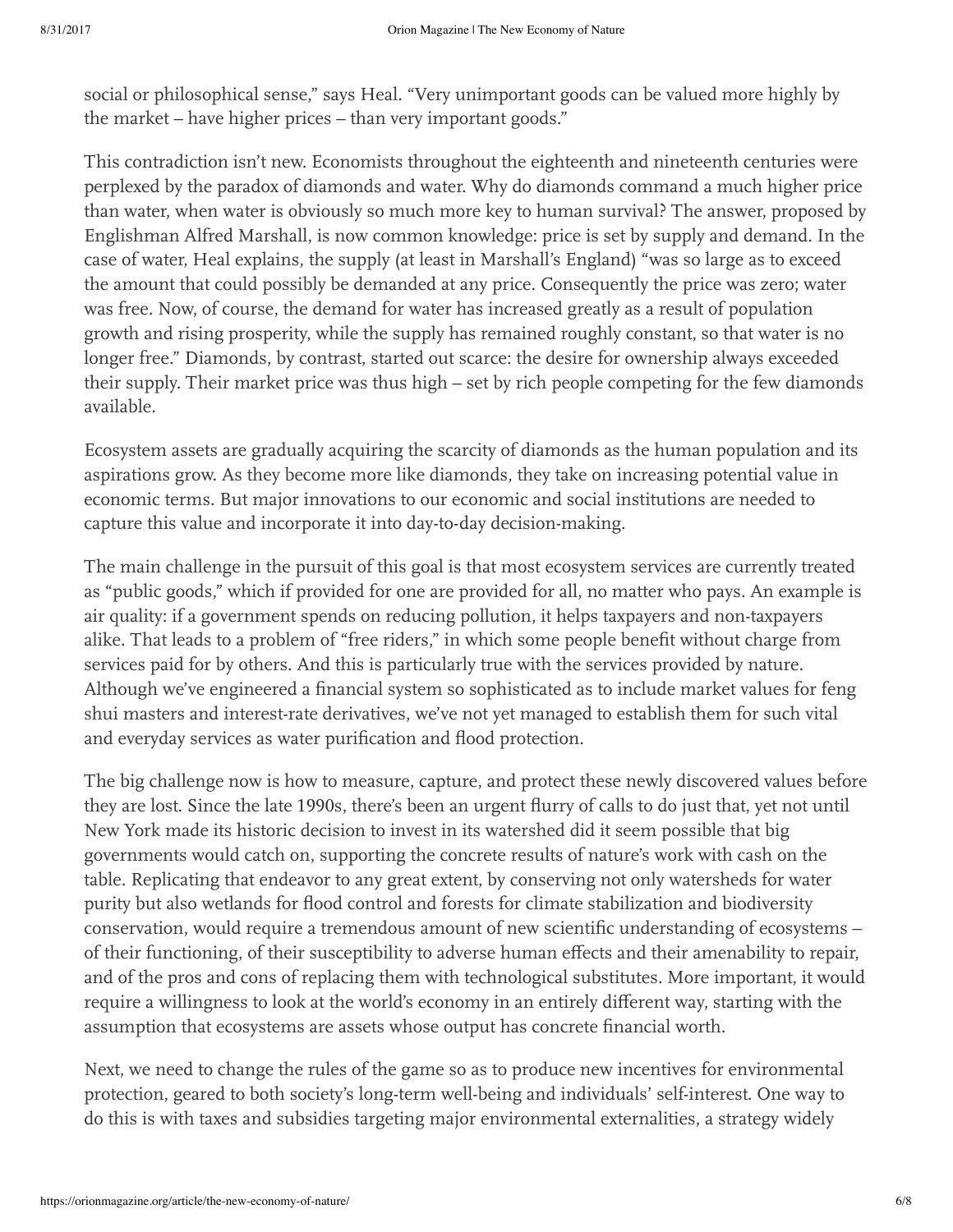employed in Europe. A tax on consumption of fossil fuels, for instance, makes users of a shared resource – in this case, the sky, being used as a dumping ground – reduce their consumption and the damage it causes. It also makes higher-priced alternative energy sources (with lower environmental costs) more financially attractive. Consumption taxes such as this can be offset by reductions in income tax rates. In the U.S., however, such taxes have been virtually impossible to pass through Congress.

Another tactic, sometimes more politically feasible, is to establish ownership of ecosystem assets and services. This can avert the famous "tragedy of the commons" that often occurs when there is open access to a natural resource. It happens because each individual has more to gain by, say, launching another fishing boat than to lose by depleting the fishery. But when ownership rights to nature's goods and services are assigned, the new owners – be they private citizens, communities, corporations, interest groups, or governments – face unshared risk of those rights diminishing in value. Thus, as explained by economist and Nobel laureate Ronald Coase, they are motivated to fight for the asset's protection.

Establishing ownership of natural capital and services enables the process of bargaining between those affected by an externality and those causing it. Creating a place where people can get together to bargain – a market, whether in the town square or on the internet – is an old approach being newly applied to capture the value of ecosystem assets. A premier example is the evolving legal concept of "carbon rights" – ownership of the capacity of forests to stabilize climate by absorbing carbon dioxide. Efforts are underway to establish such rights and develop international markets for the purchase and sale of this forest ecosystem service, which in turn would establish a "market value," or price.

"Without prices being set, nature becomes like an all-you-can-eat buffet – and I don't know anyone who doesn't overeat at a buffet," says Richard Sandor, an environmentally minded financial innovator based in Chicago. Sandor has been a leading pioneer in looking at the problem of our dwindling resources in a striking new way. He and others have begun to act, launching bold initiatives to find financial incentives for environmental conservation.

One thing is clear: private enterprise cannot substitute for governments, particularly in view of the increasing risk of climate change, a global problem requiring global cooperation if it's not to override all other environmental and economic worries in a matter of decades. Government regulation may be called for to kick-start and supervise the profound economic transformation needed to ward off this and other environmental threats. Yet this transformation can be speeded with the use of market mechanisms and other financial incentives, tactics that have been glaringly underemployed.

Whether they appeal to us or not, experiments in finding market values for such essential gifts of nature as clean water and fresh air are well underway. The great unanswered question in all of this is whether the drive for profits, which has done so much harm to the planet, can finally be harnessed to save it.